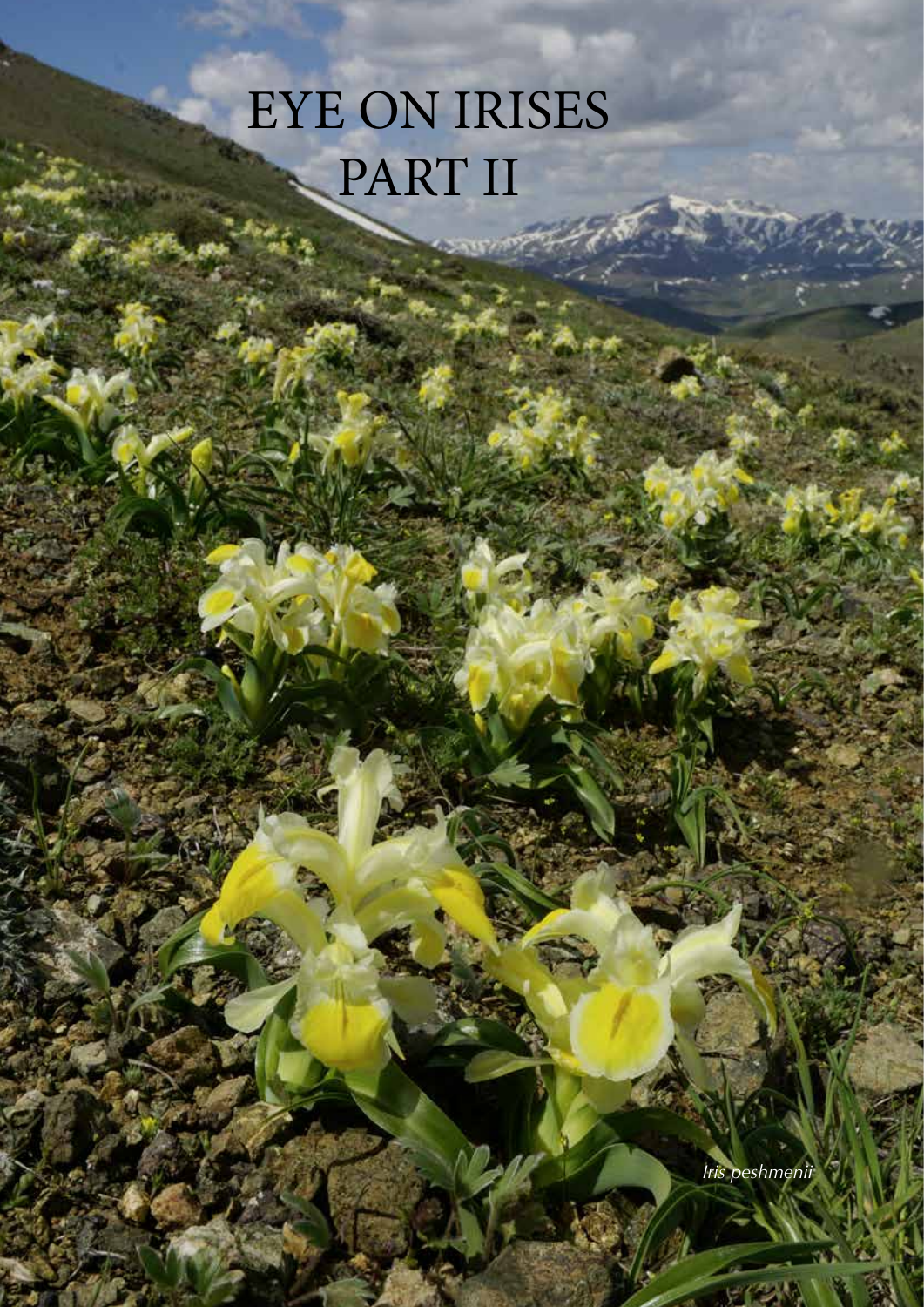

*Iris aucheri*

I can think of few places where a greater variety of irises can be seen than Turkey (together with neighbouring Armenia and Iran). Once the glamour (and clamour) for ultra-showy Oncocyclus has subsided, there is still a huge range of different species of other groups to see. For many, the junos, stand out as another desirable and distinctive group. More correctly called scorpirises, they arrange themselves somewhat differently and have leaves in a different plane to other irises. Their true heartland is arguably Central Asia, but Turkey has some wonderful species of its own, foremost being the stunning *Iris peshmenii*, confined to just one mountain south of Malatya. In a good year they form wondrous displays of thousands of plants. What is heartening with this species is the location is well-known and a big painted metal sign proudly proclaims how important the plant is and quite rightly requests none are stolen. It shares its home with another exceptional plant - *Bellevalia chrisii*, also endemic to this one mountain.

Other junos are more widespread, and few have as great an impact as *Iris aucheri* which carpets limestone slopes near Gaziantep (and elsewhere) in shades of sky blue to sapphire in spring. In the same area can be found the lovely *I. persica*, whilst around Cappadocia is *I. galatica* and in

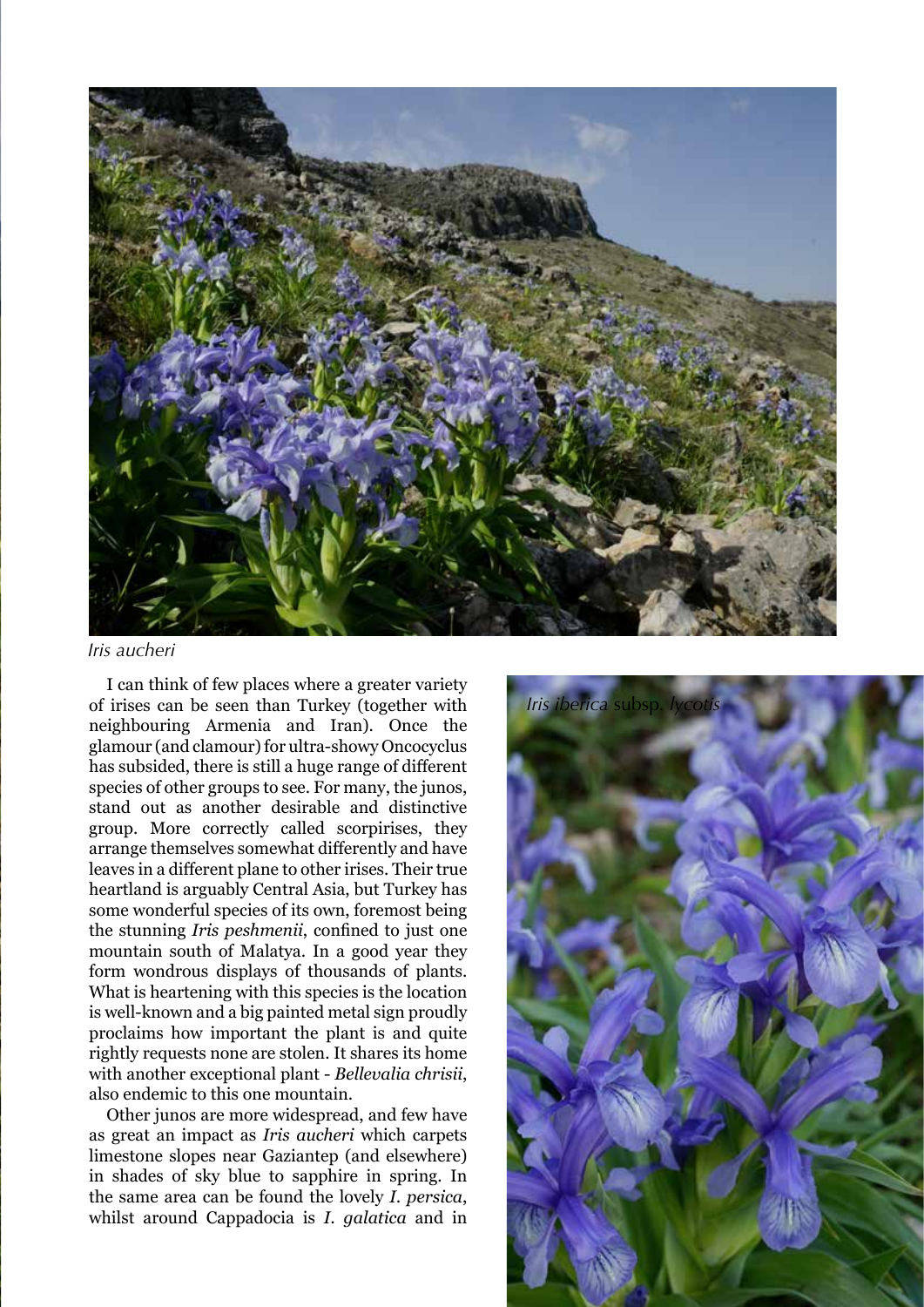

*Iris caucasica*



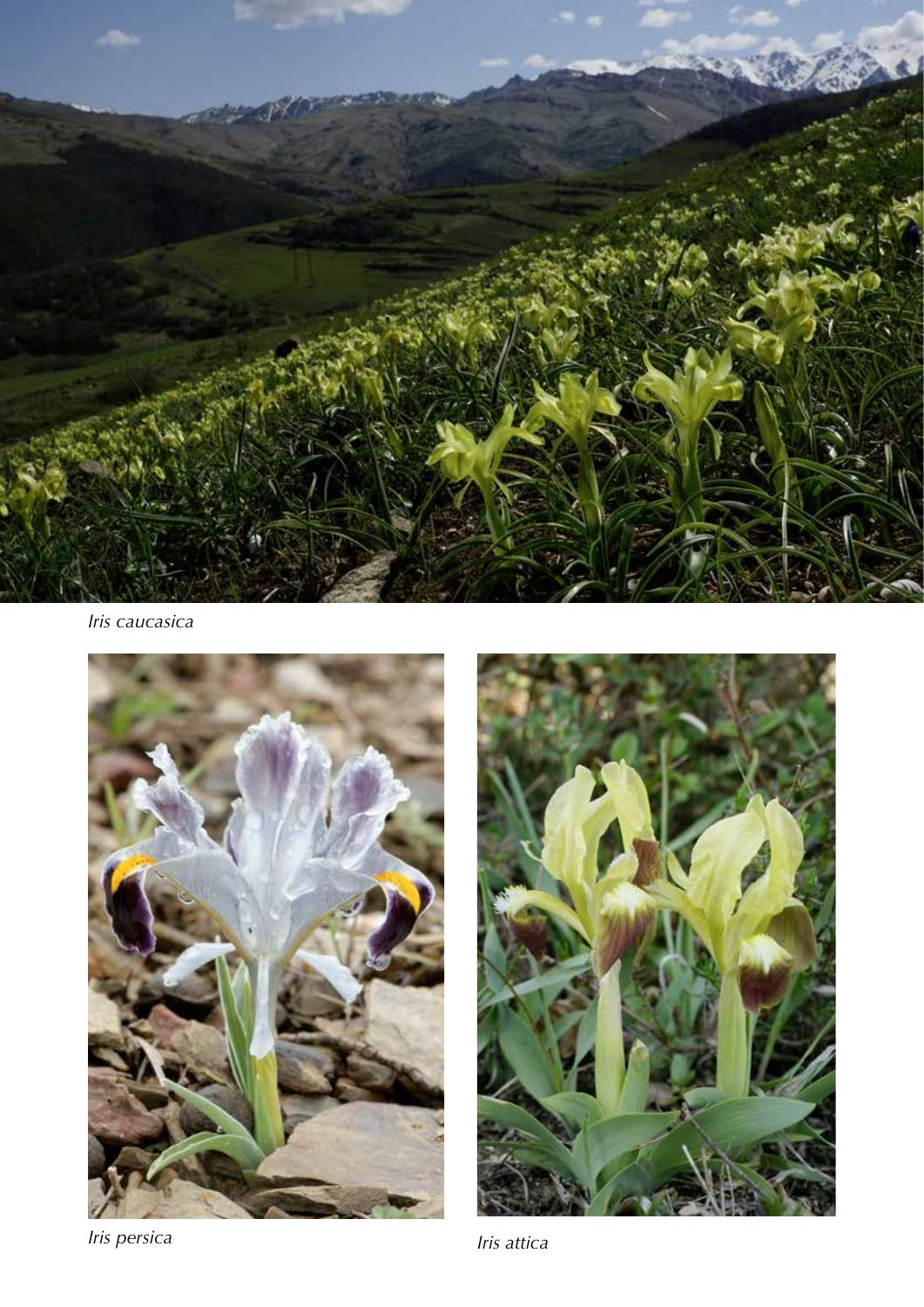

## *Iris imbricata*

parts of the central Taurus the violet to blue *I. stenophylla*, though I have never seen any of these in the same abundance as *I. aucheri*, truly a sight to behold. The somewhat dowdy greenyellow of *I. caucasica* does sometimes occur in quantity too, though more often in scattered colonies. It is widespread, stretching from central Turkey, east to Armenia and Iran and shown here colouring a slope near the famous Tatev monastery in Armenia. This country has another yellow iris that can be found in impressive displays too; *I. imbricata*. We have now drifted onto the more robust Pogon irises, whose ranks include the familiar *I. x germanica*. and in the Taurus, variably coloured *I. junonia*. The latter is typically found in shades of violet, but can be yellow (or even white). The same is true of *I. taochia*, a narrow endemic to the Coruh Valley where it brightens dry rocky steppe-clad slopes near Tortum. This switching of colours is commonplace in the section Iris, other examples including the smaller *I. pumila* and its pretty cousin *I. attica*. This is in part because they dupe their pollinators and offer no nectar. To ensure bees continue to visit flowers

*Iris taochia*

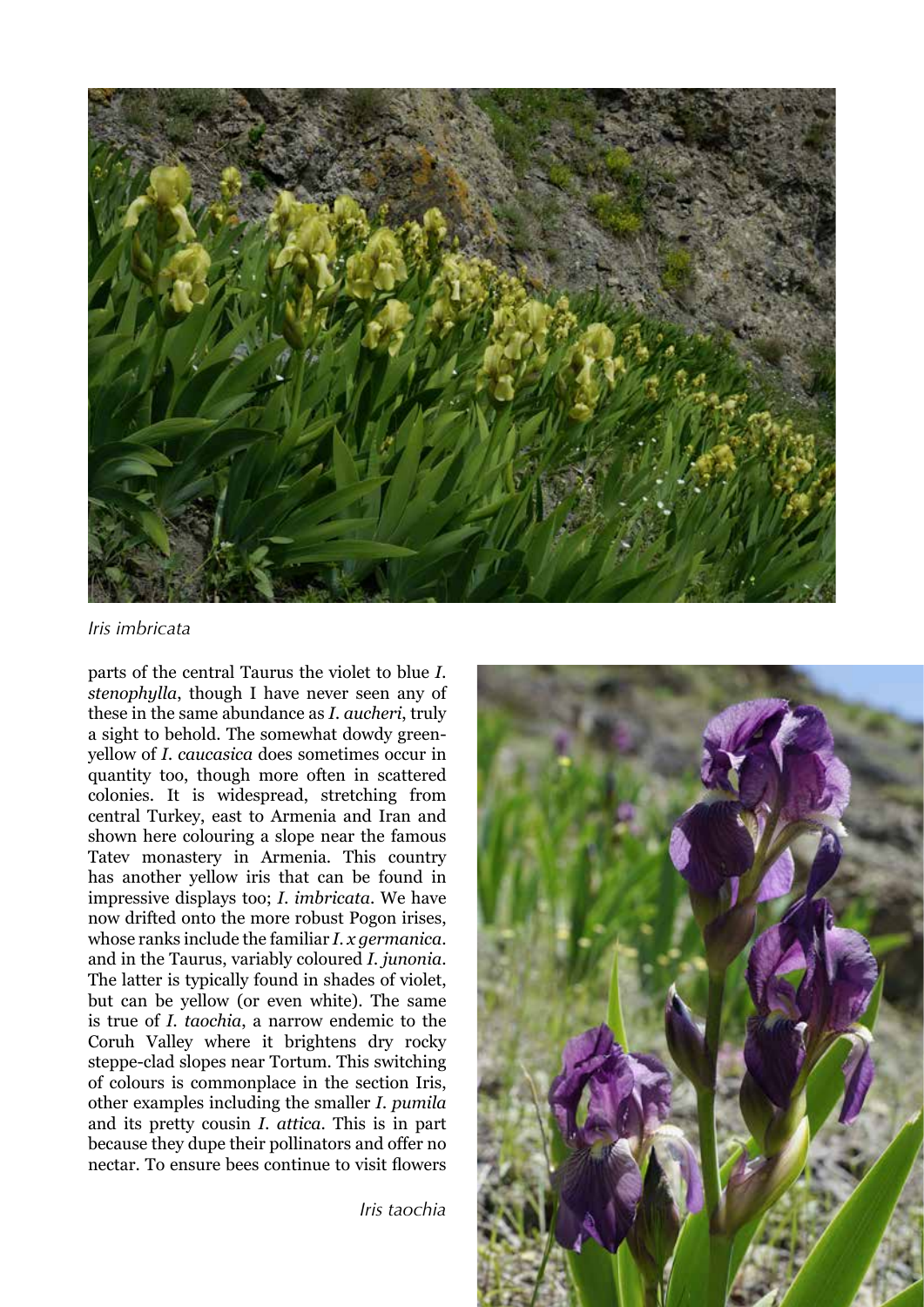*Iris junonia*